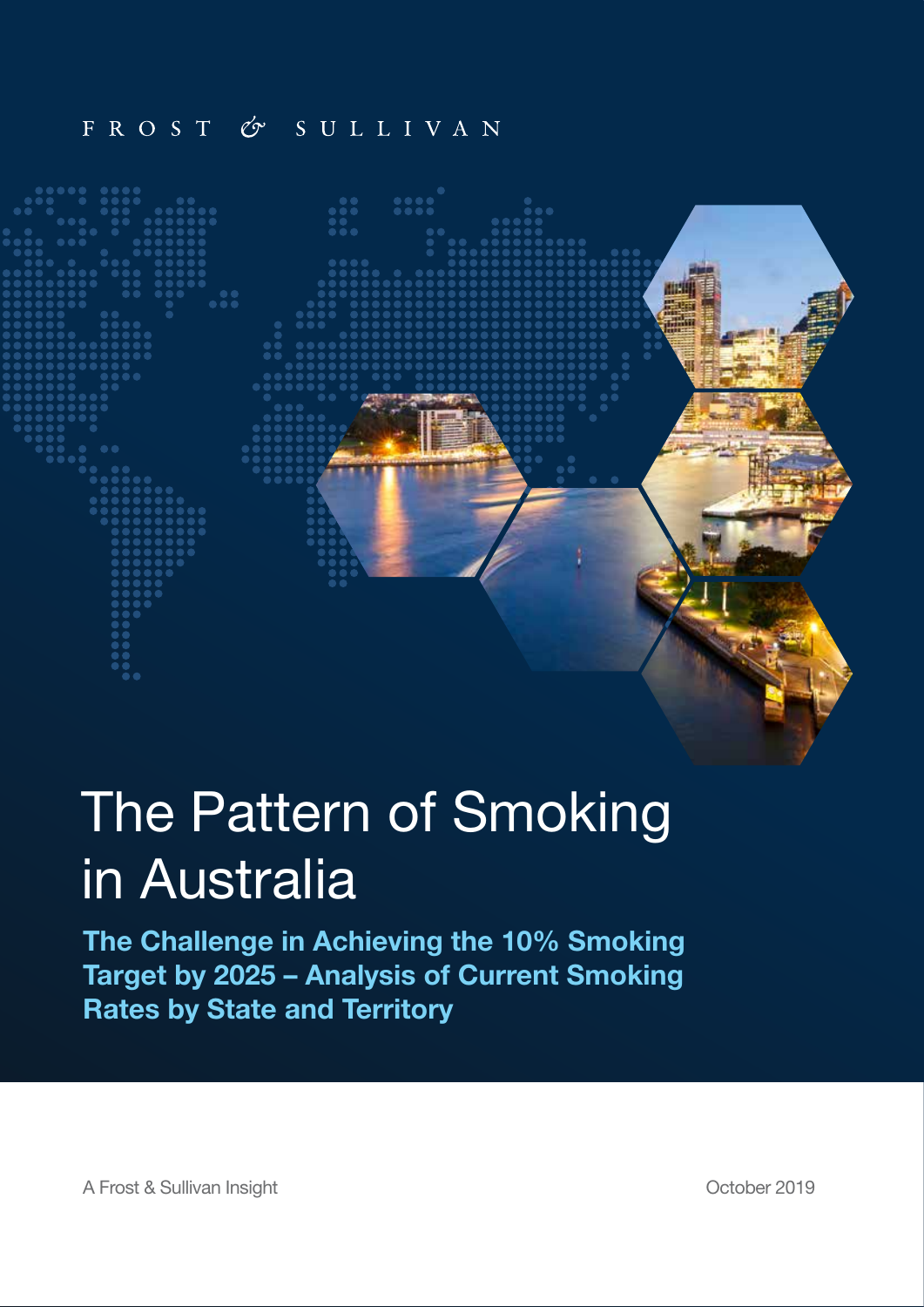#### **INTRODUCTION**

In 2008, Australia's National Health Agreement set a target of reducing the daily smoking rate to 10% of adults by 2018,<sup>1</sup> a reduction from 19% at that time.<sup>2</sup> The National Tobacco Strategy 2012-18 presented a range of measures to achieve this goal, including the enactment of "plain packaging" laws; significant annual increases in tobacco excise; the elimination of remaining advertising, promotion, and sponsorship of tobacco products; and strengthening of mass media campaigns.<sup>3</sup> Australia's tobacco control measures are viewed as world-leading and have since been followed by other countries.

Despite the National Tobacco Strategy, the most recent National Health Survey (Australian Bureau of Statistics, National Health Survey, 2017-18) indicates that the goal was not achieved, with a daily smoking rate of 13.8% in 2018, and an overall smoking rate of 15.1% (including non-daily smokers). In August 2019, the Minister for Health announced an extension of the 10% target by a further seven years to 2025, with the announcement of a \$20 million National Tobacco Campaign over four years to continue to reduce tobacco use.4



*In recent years (2015-18), the daily smoking rate has remained relatively similar.*

While the target of 10% is set at a national level, achieving it in every state and territory is likely to be particularly challenging, given that in 2018 the daily smoking rate in Tasmania (TAS) was 16.4% and 19.6% in the Northern Territory (NT), therefore requiring a reduction of about one percentage point or more per year in each jurisdiction to meet the 2025 target.

As with other developed countries, Australia has reduced its national smoking rate. In 2018, the percentage of current smokers was 15.1% of the adult population (18 years and over; including daily and non-daily current smokers), placing Australia behind peers such as the UK, NZ, US and Japan, which have all achieved higher reductions in the smoking rate over recent years. In Australia, the rate of decline in the smoking rate is levelling off, with a 0.9 percentage points reduction between 2015 and 2018, compared to 2.1 percentage points between 2012 and 2015.7

#### Table 1: Smokers as a Percentage of the Adult Population, by Country, 2014-18

| <b>Country</b> | <b>Smoking Rate</b> |              | <b>Change (Percentage Points)</b> |
|----------------|---------------------|--------------|-----------------------------------|
| UK             | 17.2% (2015)        | 14.7% (2018) | $-2.5$                            |
| <b>NZ</b>      | 17.0% (2015)        | 15.0% (2018) | $-2.0$                            |
| US             | 15.2% (2015)        | 13.8% (2018) | $-1.4$                            |
| Japan          | 19.1% (2014)        | 18.1% (2017) | $-1.0$                            |
| Australia      | 16.0% (2015)        | 15.1% (2018) | $-0.9$                            |

Source: ABS, National Health Survey, 2017-18; Smoking Trends in Japan from 2008-17 (accessed from https://www.kantarhealth.com/docs/publications-citations/sternbach-annunziata-et-al-smoking-trends-in-japan-from-2008-2017.pdf?sfvrsn=0&sfvrsn=0); Ministry of Health NZ, NZ Health Survey, 2014/15 and 2017/18: Ofce of National Statistics, Adult Smoking Habits in the UK, 2018; Centers for Disease Control and Prevention (CDCs), Summary of Health Statistics, 2015 and 2018. Data is for daily and non-daily current smokers.

https://www.pc.gov.au/research/supporting/national-agreements/healthcare/healthcare-agreement-2009.pdf<br>?Australian Bureau of Statistics (ABS), 4364.0 - National Health Survey: Summary of Results, 2007-2008<br>?https://www.hea

7 ABS, 4364.0 – National Health Surveys, 2011-12, 2014-15 and 2017-18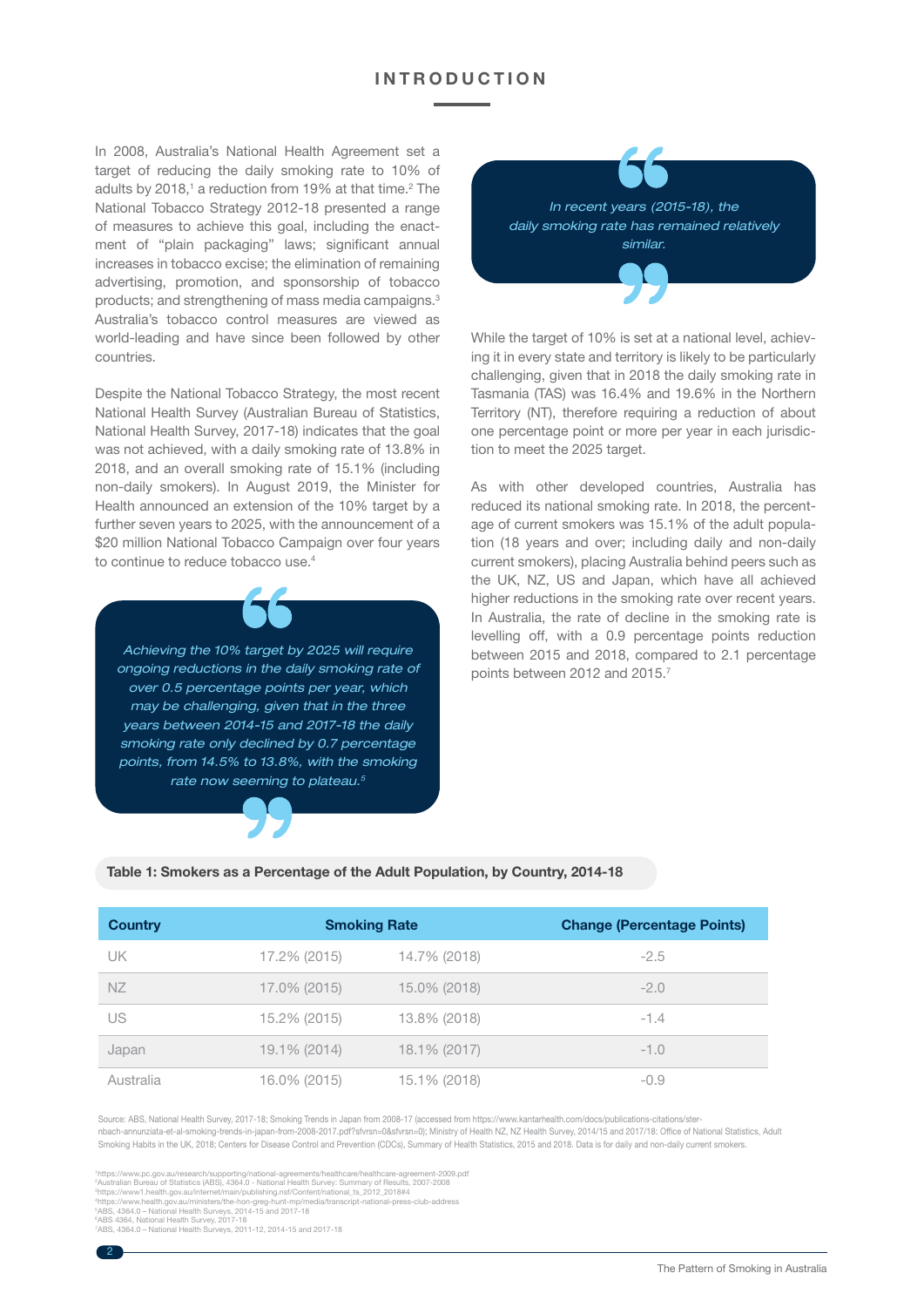State and territory-based data published by the ABS also highlights signicant variations in smoking rates by jurisdiction. Tasmania and the NT have smoking rates considerably above the national average.

Both are seen as having less than optimal tobacco control policies, being awarded Grade D or E in the National Tobacco Control Scorecard, 2019. Conversely, Queensland (QLD) has been recognised as leading for the third consecutive year in tobacco control measures,<sup>8</sup> with a drop of 3.1 percentage points in the smoking rate since  $2012.9$ 

While the number of smokers has fallen in most states/ territories, New South Wales (NSW) paints a different picture; it is the only jurisdiction in Australia where the number of smokers has increased since 2012, and smoking prevalence has continued to reduce only marginally. NSW moved from the second-best performer in 2012 to the fourth-worst in 2018. This trend cannot be explained by the higher population growth rates in NSW.

Between 2012 and 2018, the resident population in NSW increased 9.4%, behind Victoria (VIC) (14.3%), Queensland (9.7%), and the Australian Capital Territory (ACT) (11.8%), all of which saw significant declines in the number of smokers.10 To support the achievement of national targets, NSW needs to perform significantly better in smoking reduction. The NSW Health Tobacco Strategy Work Plan 2019-21, launched in July 2019, outlines a series of measures to improve the health of the people of NSW and to eliminate or reduce their exposure to tobacco in all its forms, although specific targets have not been set.<sup>11</sup>

Over the most recent time period (2015-18), Victoria and SA have seen a significant slowing in the rate of decline in smoking, at only 0.3 percentage points in each state.

### UPDATED NATIONAL PICTURE OF SMOKING PREVALENCE

The National Health Survey 2017-18 indicates that the percentage of smokers in the adult population (18+ years) reached 15.1%, a decline from the 18.1% recorded in 2011-12.

#### Figure 1: Smoking Rate and Percentage of Smokers, 18+ Population, Australia, 2012-18



However, given the population growth over that period, the total number of smokers has declined by only about 250,000, with 2.8 million Australians continuing to smoke, and the number of smokers now beginning to plateau.





8 https://ama.com.au/media/queensland-best-nt-worst-tobacco-control

ºABS, National Health Survey, 2011-12; 2017-18<br>ººBased on resident population in June 2012 to June 2018 (source: ABS, 3101.0 – Australian Demographic Statistics, Dec 2018, estimated resident population, states and territor 11NSW Health Tobacco Strategy Work Plan 2019-2021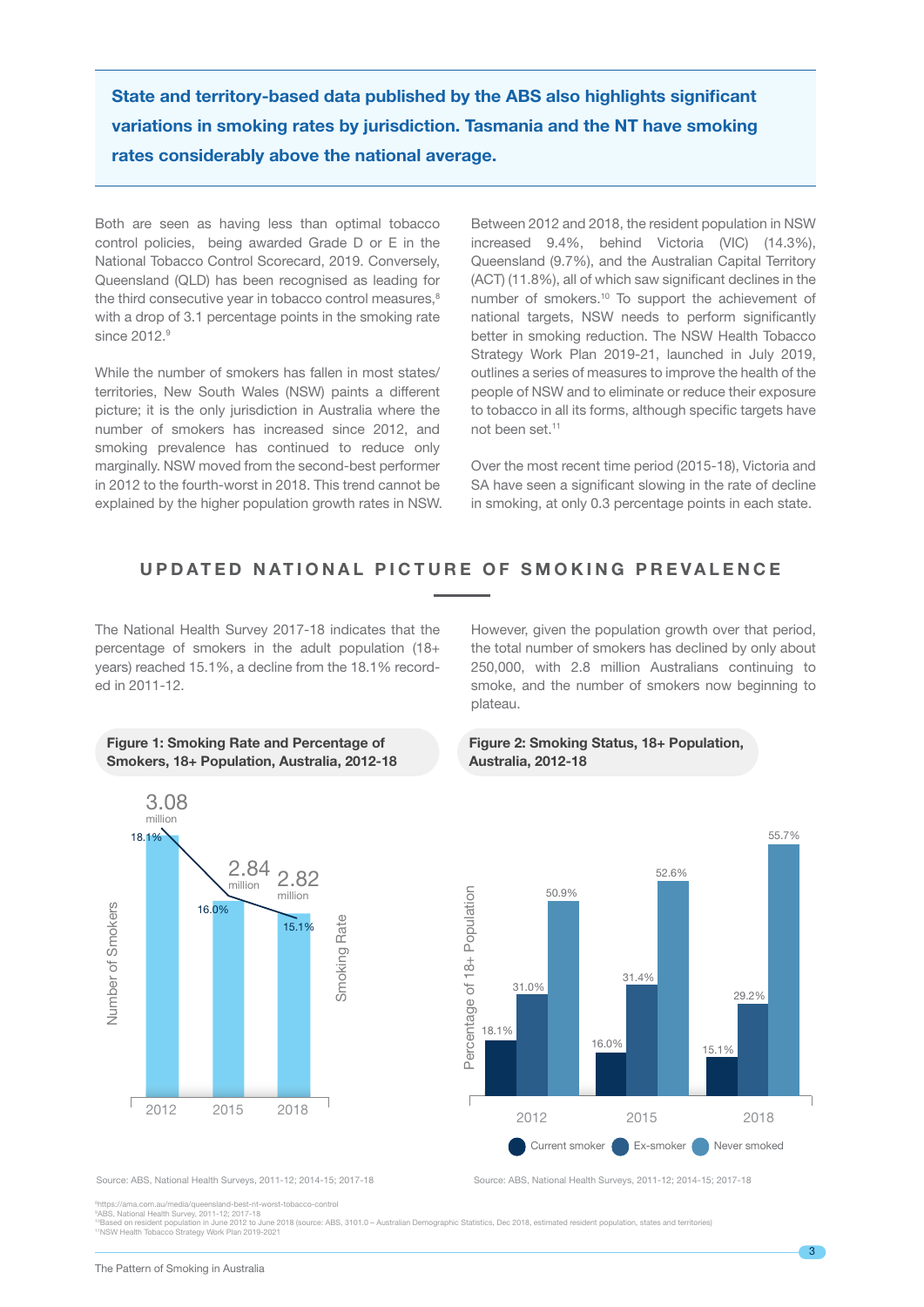There has been an increase in the proportion of never smokers, up from 51% of the adult population in 2012 to 56% by 2018. The proportion of ex-smokers has remained more stable, indicating that further action to support current smokers in quitting is likely to be needed to drive the overall smoking rate down towards 10%.

The ACT leads Australia in reducing smoking prevalence, with a smoking rate of only 11.8% in 2018, down from 15.0% in 2012. Tasmania and the NT continue to lag, with smoking rates of 17.6% and 21.1%, respectively, in 2018.

Both jurisdictions have, however, made progress in reducing the smoking rate since 2012, especially in Tasmania, although the reduction in the NT is less significant, despite starting from a much higher base.

Conversely, in NSW, since 2012, the smoking rate has barely fallen, edging down slightly from 16.4% in 2012 to 15.4% in 2018, by far the lowest reduction in any jurisdiction. NSW has two of the five suburbs with the highest smoking rates nationally – Mount Druitt (31%) and Tamworth (30%).<sup>12</sup> While the rate of decline in NSW has been relatively small since 2012, between 2015 and 2018, SA and Victoria also witnessed relatively small declines in the smoking rate.

#### Table 2: Smoking Rate by State/Territory, 18+ Population, Australia, 2012-18

| <b>State/Territory</b> | 2012     | 2015  | 2018  | <b>Change, 2012 to 2018</b><br>(percentage points) | <b>Change, 2015 to 2018</b><br>(percentage points) |
|------------------------|----------|-------|-------|----------------------------------------------------|----------------------------------------------------|
| <b>WA</b>              | 18.9%    | 16.5% | 13.3% | $-5.6$                                             | $-3.2$                                             |
| <b>ACT</b>             | $15.0\%$ | 13.5% | 11.8% | $-3.2$                                             | $-1.7$                                             |
| NT                     | 25.0%    | 22.7% | 21.1% | $-3.9$                                             | $-1.6$                                             |
| <b>TAS</b>             | 23.2%    | 18.9% | 17.6% | $-5.6$                                             | $-1.3$                                             |
| QLD                    | 19.0%    | 16.9% | 15.9% | $-3.1$                                             | $-1.0$                                             |
| <b>NSW</b>             | 16.4%    | 15.9% | 15.4% | $-1.0$                                             | $-0.5$                                             |
| <b>SA</b>              | 18.5%    | 14.6% | 14.3% | $-4.2$                                             | $-0.3$                                             |
| <b>VIC</b>             | 18.7%    | 15.5% | 15.2% | $-3.5$                                             | $-0.3$                                             |

Source: ABS, National Health Surveys, 2011-12; 2014-15; 2017-18

More alarmingly for NSW is that it is the only jurisdiction where the number of smokers has increased since 2012, from 912,000 to 924,000 in 2018. While other states and territories have seen drops of up to 30% in the number of smokers, NSW registered a rise of 1.3%.

This is despite the higher population growth rates in Victoria, Queensland, and the ACT than in NSW in the period since 2012.





Source: ABS, National Health Surveys, 2011-12; 2017-18

<sup>2</sup>Mitchell Institute, Parts of Australia Stuck in a Smoking Time Warp (accessed from http://www.mitchellinstitute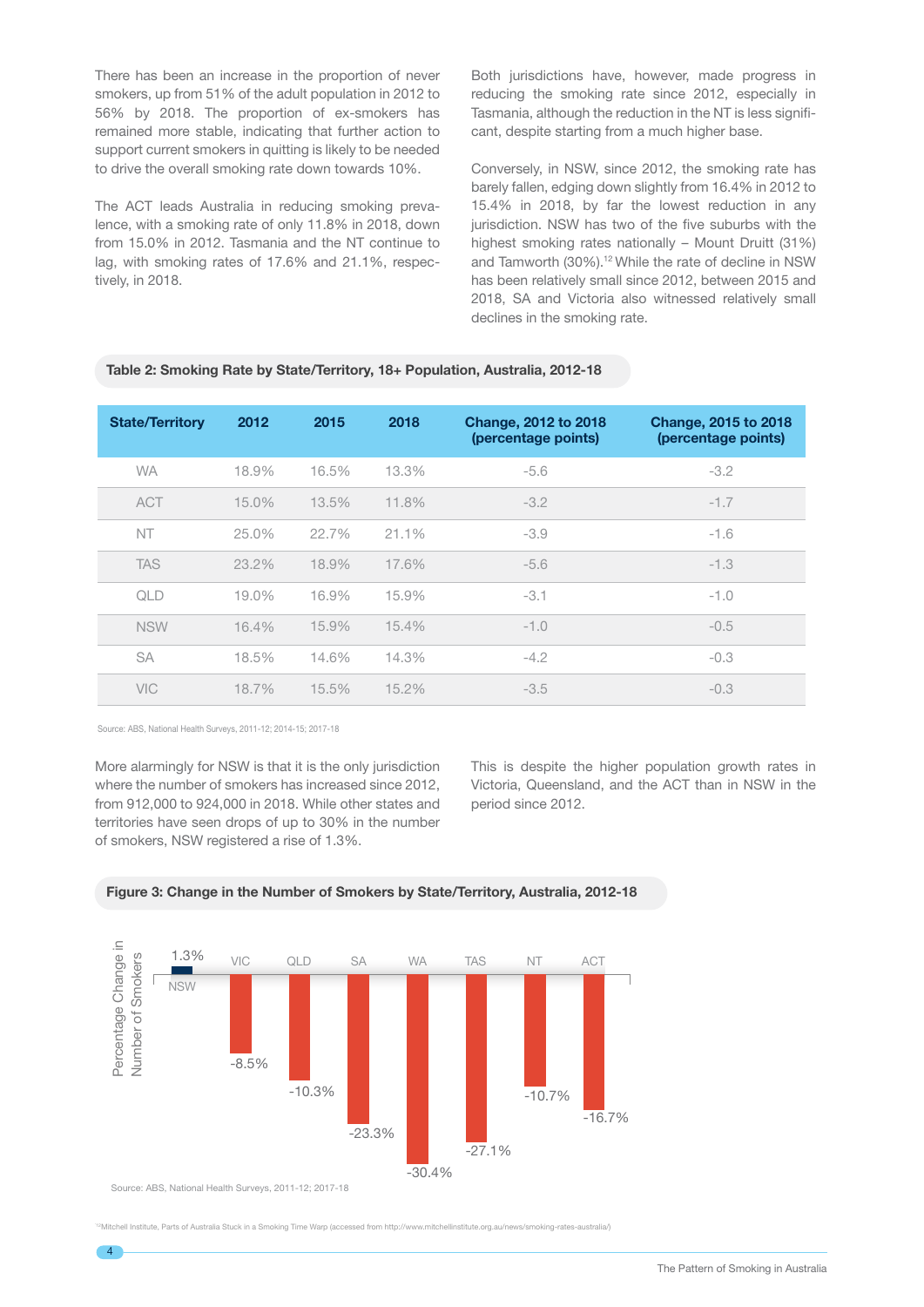In 2012, NSW was the second-best performing jurisdiction in Australia behind the ACT, with a smoking rate of 1.7% below the national average. By 2018, however, NSW had slipped to fifth place, with a smoking rate of 0.3% above the national average.

As of 2018, Western Australia (WA), South Australia, and Victoria have overtaken NSW in achieving a lower smoking prevalence. However, since 2015 there has also been a marked worsening performance in Victoria, with only a marginal reduction in the smoking rate, and the number of smokers increasing by over 40,000.

### BEHIND THE NUMBERS

The higher smoking prevalences in Tasmania and the NT are most likely linked to socio-economic disadvantages and the relatively high proportion of Aboriginal and Torres Strait Islander people in the overall populations compared to other states and territories. The poor performance of NSW in smoking reduction is harder to determine, but may reflect less successful anti-smoking policies in NSW.

There is a clear link between socio-economic disadvantage and smoking prevalence. While 21.7% of persons in the first socio-economic quintile (the most disadvantaged) smoke, this drops to 6.8% in the fifth quintile (the least disadvantaged).





Source: ABS, National Health Survey, 2017-18

Based on data from the 2016 census, local government areas (LGAs) in Australia have been ranked based on Socio-Economic Indexes for Areas (SEIFA), the Index of Relative Socio-Economic Advantage and Disadvantage (IRSAD). LGAs have been divided into quintiles, with the most advantaged areas (quintile 5) tending to be clustered in capital cities and selected coastal areas. The most disadvantaged areas (quintile 1) tend to be in regional and rural areas. Tasmania has by far the highest proportion of the population in the first quintile (the most disadvantaged areas) at 37%, followed by South Australia at 26% and the NT at 24%.

At 19%, however, NSW is ahead of South Australia, which has a lower smoking rate despite a significantly higher proportion of residents living in the most disadvantaged areas. Both Queensland and South Australia have successfully reduced their smoking rates between 2012 and 2018 despite having a higher proportion of the population living in the most disadvantaged areas when compared to NSW and Victoria. WA and the ACT have both the lowest smoking rates and the lowest proportion of residents living in the most disadvantaged areas.

5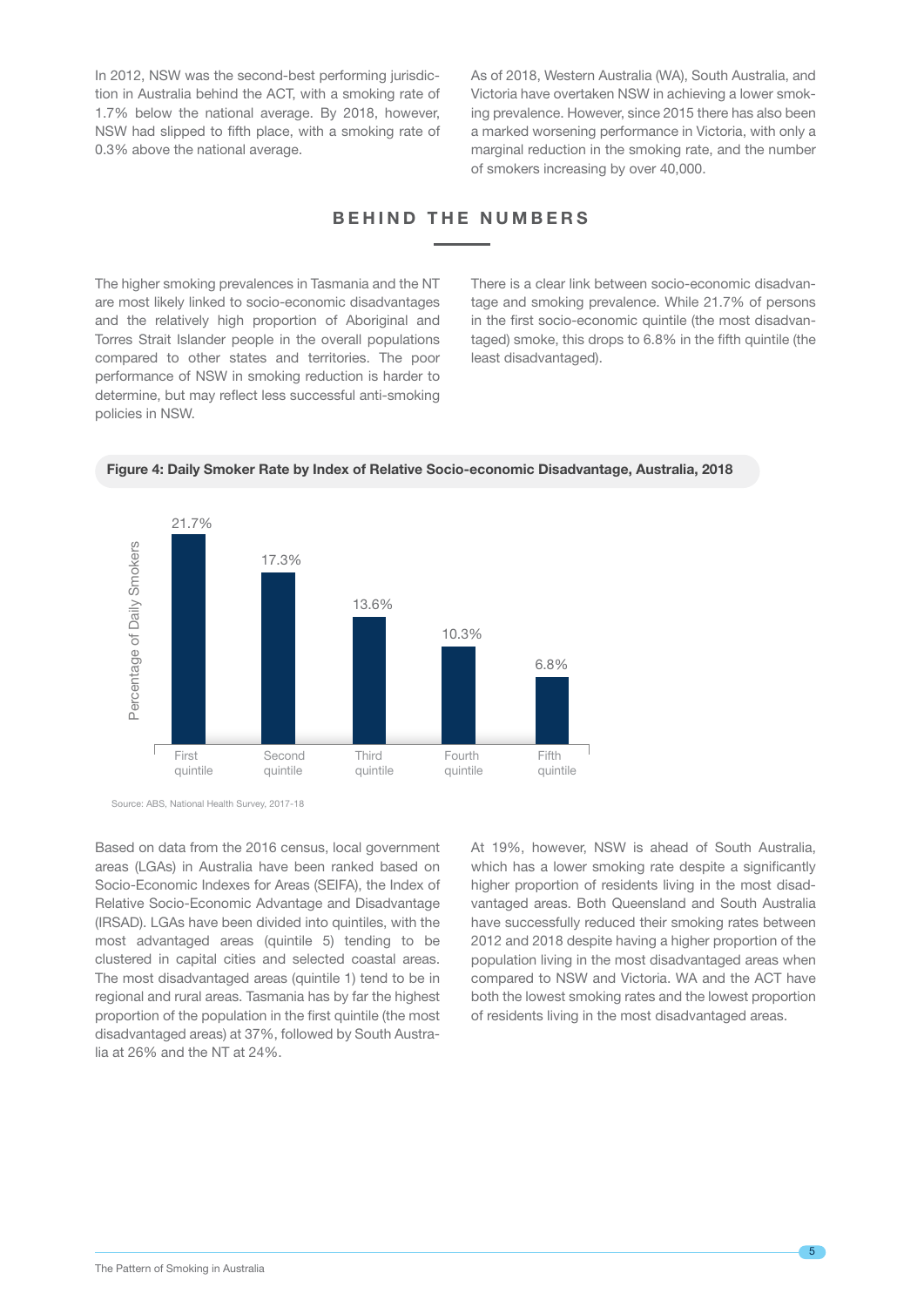#### Figure 5: Proportion of Residents Living in the Most Disadvantaged Areas and Smoking Rate, by State/Territory, Australia, 2016 and 2018



Source: ABS, 2071.0 - Census of Population and Housing: Reflecting Australia - Stories from the Census, 2016. Data is the percentage of persons living in quintile 1, the most relatively disadvantaged areas; ABS, National Health Survey, 2017-18

The relationship between socio-economic disadvantage and smoking prevalence is complex, with a variety of physiological, psychological, and sociological factors likely to maintain socio-economic disparities in the smoking rate. These can include nicotine exposure in utero and during childhood, parental and peer relationships and modeling, anxiety and depression, social isolation, workplaces and social circles that normalise smoking and the endorsement of beliefs that minimise or discount the risks of smoking.<sup>13</sup>

Smoking rates among Aboriginal and Torres Strait Islander people are significantly higher than the national average. In 2014-15, the smoking rate was 44.5%, compared to 15.7% among non-indigenous persons.14 The two jurisdictions with the highest smoking rates, the NT and Tasmania, have the highest proportion of indigenous people in their populations, at 25.5% and 4.6%, respectively, based on the 2016 census. Conversely, NSW, at 2.9%, is in line with the national average of 2.8%.15

Tobacco smoking is the most preventable cause of ill health and early death among Aboriginal and Torres Strait Islander peoples, being responsible for 23% of the gap in health burden (the total impact of disease, injury, and death to Australians) between indigenous and non-indigenous Australians.16

Over recent years, there has been no appreciable change in the gap in smoking prevalence between indigenous and non-indigenous Australians, and 44% of indigenous mothers are continuing to smoke during pregnancy, compared with 11% of non-indigenous mothers.17 A variety of programs have been introduced to address the smoking rate amongst the Aboriginal and Torres Strait Islander community, such as the Tackling Indigenous Smoking Initiative, which has been extended to 2021-22 with funding of \$184 million.<sup>18</sup> The target as outlined in the Aboriginal and Torres Strait Islander Health Plan 2013-2023 is to achieve a 40% smoking rate by 2023, with a 4% reduction over a decade. The most recent update on progress indicated that this target is on track to be met.<sup>19</sup> However, even if this relatively unambitious target is achieved, it will likely contribute to continued relatively high smoking rates in the NT and Tasmania, the two jurisdictions with the highest proportion of Aboriginal and Torres Strait Islander people in the community.

Particularly in Tasmania and the NT, driving down the smoking rate is therefore likely to require targeted interventions for population groups where smoking is significantly more prevalent, including the most socio-economically disadvantaged and indigenous Australians.

<sup>&</sup>lt;sup>13</sup>Tobacco in Australia, Explanations of socio-economic disparities in smoking, 2016 (accessed from https://www.tobaccoinaustralia.org.au/chapter-9-disadvan-<br>tage/9-7-explanations-of-socioeconomic-disparities-in-s)

usuo 7 сорышенно от особосонном сырышести подделатами в тем стандарт в стандарт и простоительно стандарт и ста<br>"A. van der Sterren, et al., "Prevalence of tobacco use among Aboriginal and Torres Strait Islander people", i

Council Victoria, 2019, https://www.tobaccoinaustralia.org.au/chapter-8-aptsi/8-3-prevalence-of-tobacco-use-among-aboriginal-peo<br>"Masks 2011.o – Census of Population and Housing: Reflecting Australia – Stories from the Cen

ter-8-aptsi/8-13-policy-recommendations-for-advancing-tobacco-#\_ENREF\_38)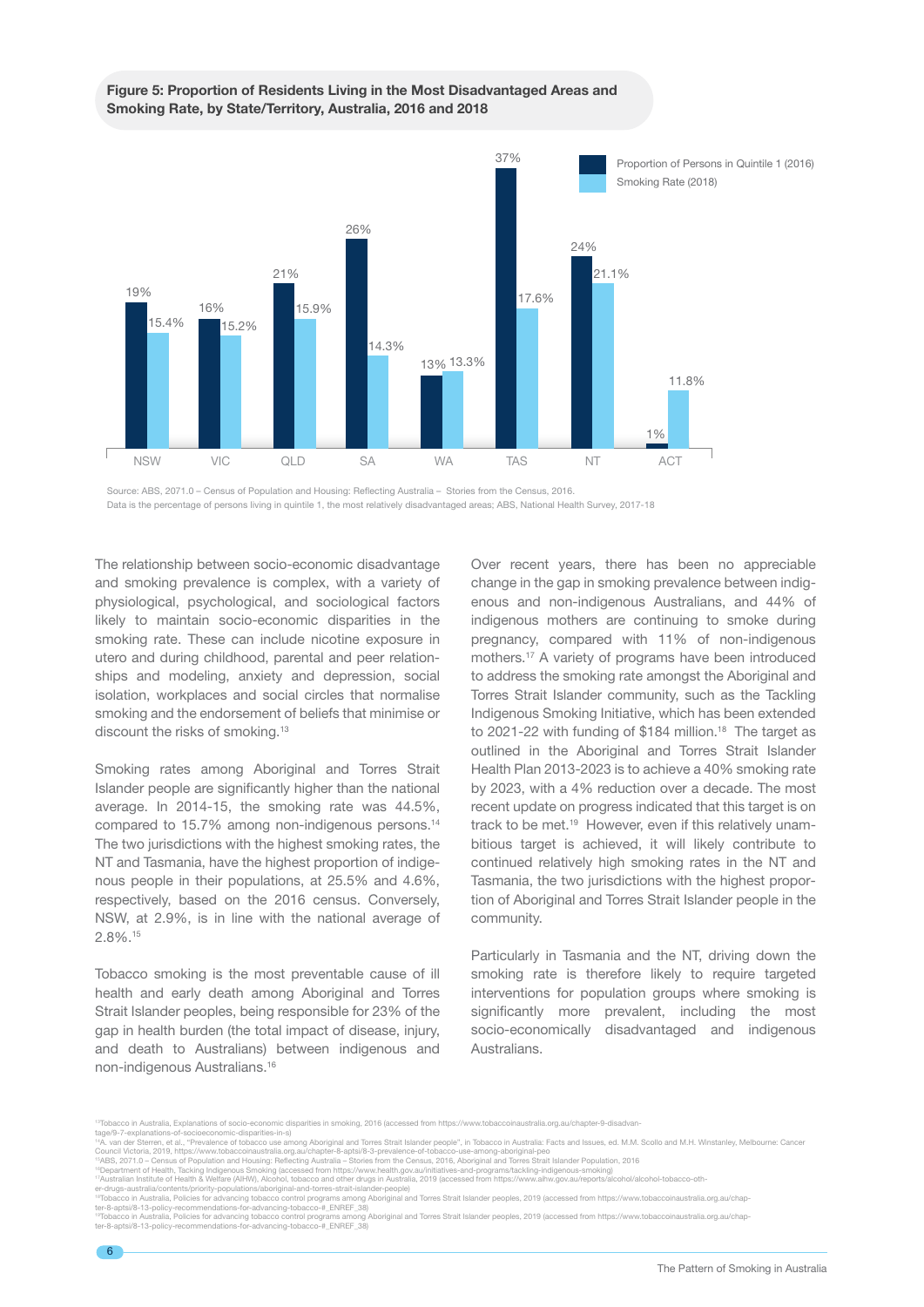Although Australia has made progress in reducing the smoking rate in recent years, the target of 10% daily smokers by 2018 laid out in the National Health Agreement was not achieved, and the recently announced extension to 2025 is ambitious, given the rate of marginal decline in the smoking rate over the most recent three-year period.

The latest data on smoking rates from the National Health Survey 2017-18 also allows comparisons to be drawn on the success of various jurisdictions in Australia in reducing the smoking rate. The NT and Tasmania remain the two areas with smoking rates significantly above the national average, likely attributable to the fairly high levels of relative socio-economic disadvantage, and, particularly in the NT, a high proportion of Aboriginal and Torres Strait Islander people in the overall population; a population group with much higher smoking rates than the national average.

Nevertheless, both Tasmania and the NT made progress in reducing the smoking rate between 2012-18, down from 23.2% to 17.6% in Tasmania and 25.0% to 21.1% in the NT. Overall, most states and territories have succeeded in reducing their smoking rates by between three and six percentage points between 2012 and 2018. Over the most recent period (2015-18), however, the reductions in NSW, Victoria and South Australia have been marginal, when compared to other jurisdictions.

Taking a longer term view over the period 2012 to 2018 the outlier in performance is NSW, where the smoking rate has barely declined since 2012, while the number of smokers has increased. This cannot be explained purely by population growth or relative socioeconomic disadvantage, but may reflect poorer outcomes from anti-smoking policies in NSW. Given that it accounts for almost one-third of the national population, achieving the national smoking reduction target will require significantly improved performance in NSW. Victoria, too, has seen a significant deterioration in smoking reduction between 2015 and 2018, with only a marginal decrease in the smoking rate and an increase of over 40,000 smokers.

Achieving the smoking rate goal set by the Commonwealth government at a national level, let alone in individual states and territories, is also likely to require additional policy measures to support smokers in quitting.

Current policies have not succeeded in reducing the smoking rate over recent years at the rate needed to achieve the 2025 target. There also remain challenges in jurisdictions such as Tasmania, the NT, and even NSW and Victoria, where significant improvements are required if the national target is to be achieved. New measures beyond those that have been tried in the past are likely to be needed if the 2025 target is to be achieved, particularly in supporting current smokers to quit.

A recent consultation document issued by the UK Department of Health & Social Care provides an illustration of potential additional measures that could be considered in Australia, with a target set of achieving a "smoke free" England by 2030, including an ultimatum for the tobacco industry to make smoked tobacco obsolete by 2030, with smokers quitting or moving to reduced-risk products like e-cigarettes.<sup>20</sup> This option currently remains off-the-table in Australia, however, with reduced-risk products such as e-cigarettes and heat-not-burn tobacco products not legally saleable. Countries such as the UK and US, where these products are now supported, have achieved smoking rates lower than Australia, and their introduction in Japan seems linked to declines in cigarette sales.<sup>21</sup> The introduction of regulation to support the use of reduced-risk products in Australia may be an important step in achieving the 2025 goal.

Achieving the targeted reductions in the national smoking rate by 2025 is therefore likely to require a range of measures including improving performance in NSW and Victoria, the most populous states, and further measures to address the relatively high smoking rates amongst both the most socio-economically disadvantaged Australians and the Aboriginal and Torres Strait Islander communities. The availability of alternative nicotine products, like e-cigarettes, that could be an acceptable alternative to conventional cigarettes, for existing smokers, could make new policy approaches viable options, and assist in reducing the smoking rate.<sup>22</sup>

∞Department of Health and Social Care, Advancing our health: prevention in the 2020s – consultation document, July 2019<br>° Stoklosa et al, Effect of IQOS introduction on cigarette sales: evidence of decline and replacemen